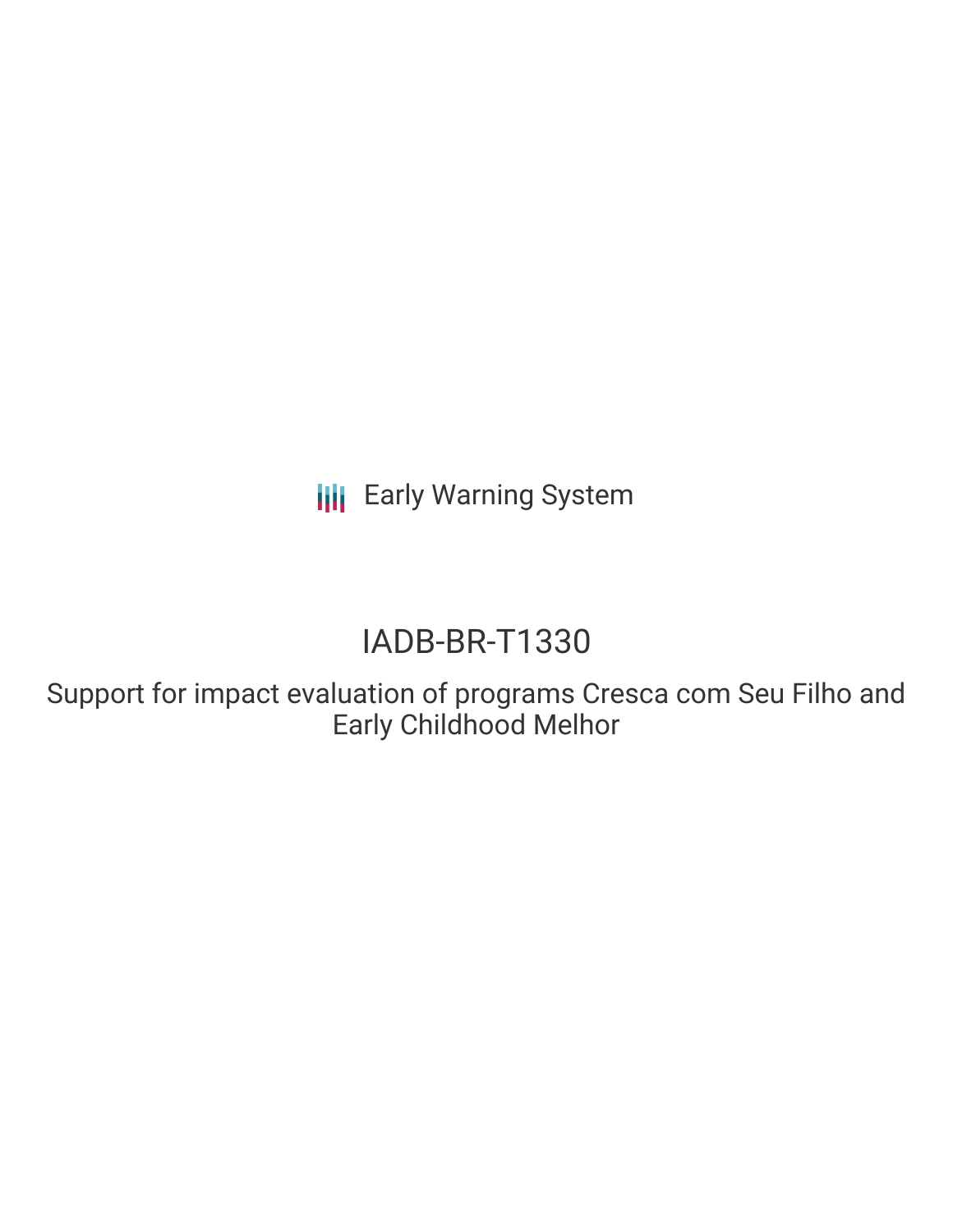

# **Quick Facts**

| <b>Countries</b>               | Brazil                                      |
|--------------------------------|---------------------------------------------|
| <b>Specific Location</b>       | Fortaleza                                   |
| <b>Financial Institutions</b>  | Inter-American Development Bank (IADB)      |
| <b>Status</b>                  | Approved                                    |
| <b>Bank Risk Rating</b>        | С                                           |
| <b>Voting Date</b>             | 2016-04-25                                  |
| <b>Borrower</b>                | Government of Brazil                        |
| <b>Sectors</b>                 | Education and Health, Technical Cooperation |
| <b>Investment Type(s)</b>      | Grant                                       |
| <b>Investment Amount (USD)</b> | $$0.30$ million                             |
| <b>Project Cost (USD)</b>      | \$ 0.40 million                             |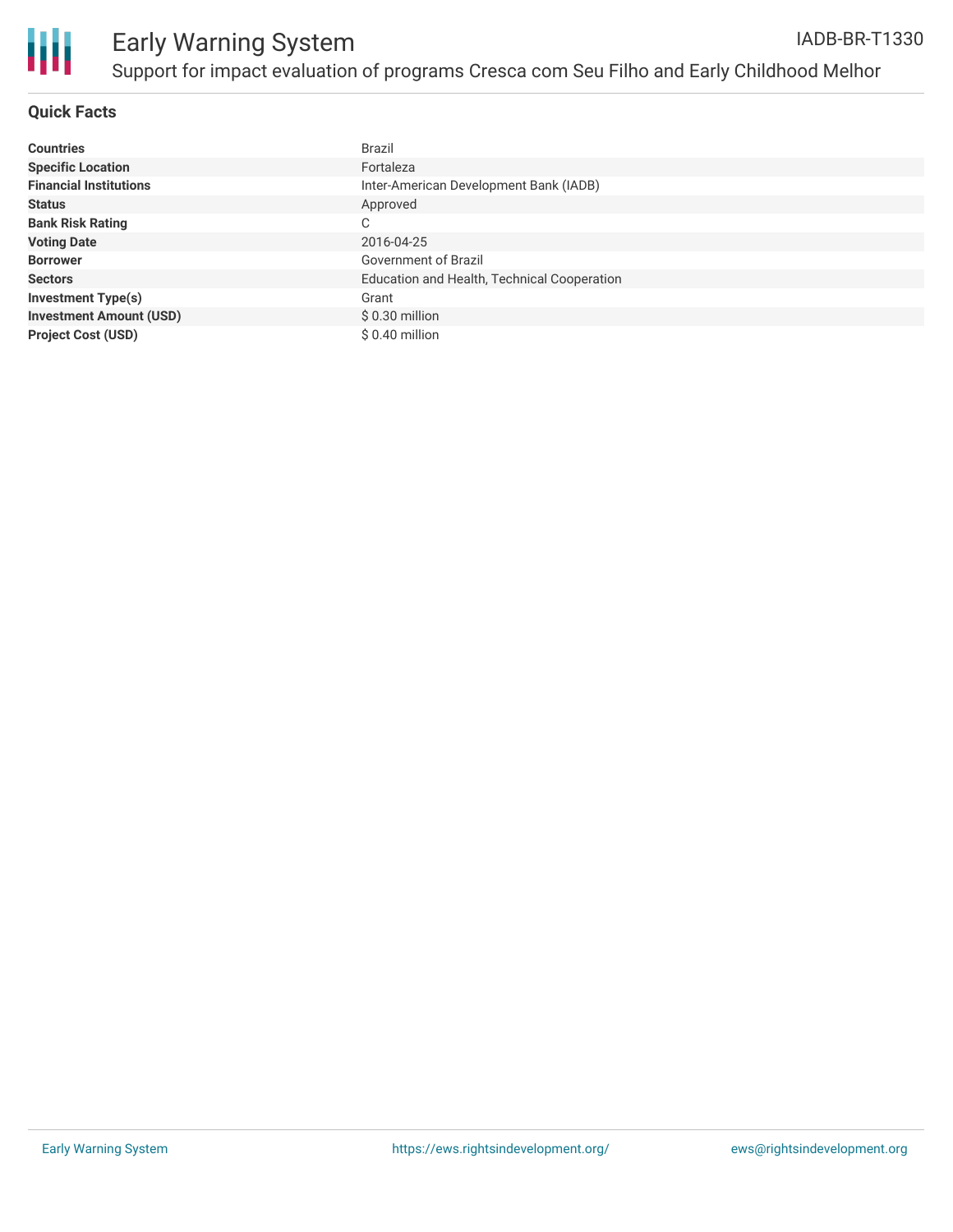

# **Project Description**

The goal of this Technical Cooperation is to support the Ministry of Health and Mayor of Fortaleza in evaluating the implementation of the pilot program of child development in the city of Fortaleza, Ceará, "Programa Cresça com Seu Filho (PCCSF)" through monitoring and impact assessment of the experience on vulnerable families. The pilot looks to improve children's development via home visits conducted by Community Health Workers (CHW).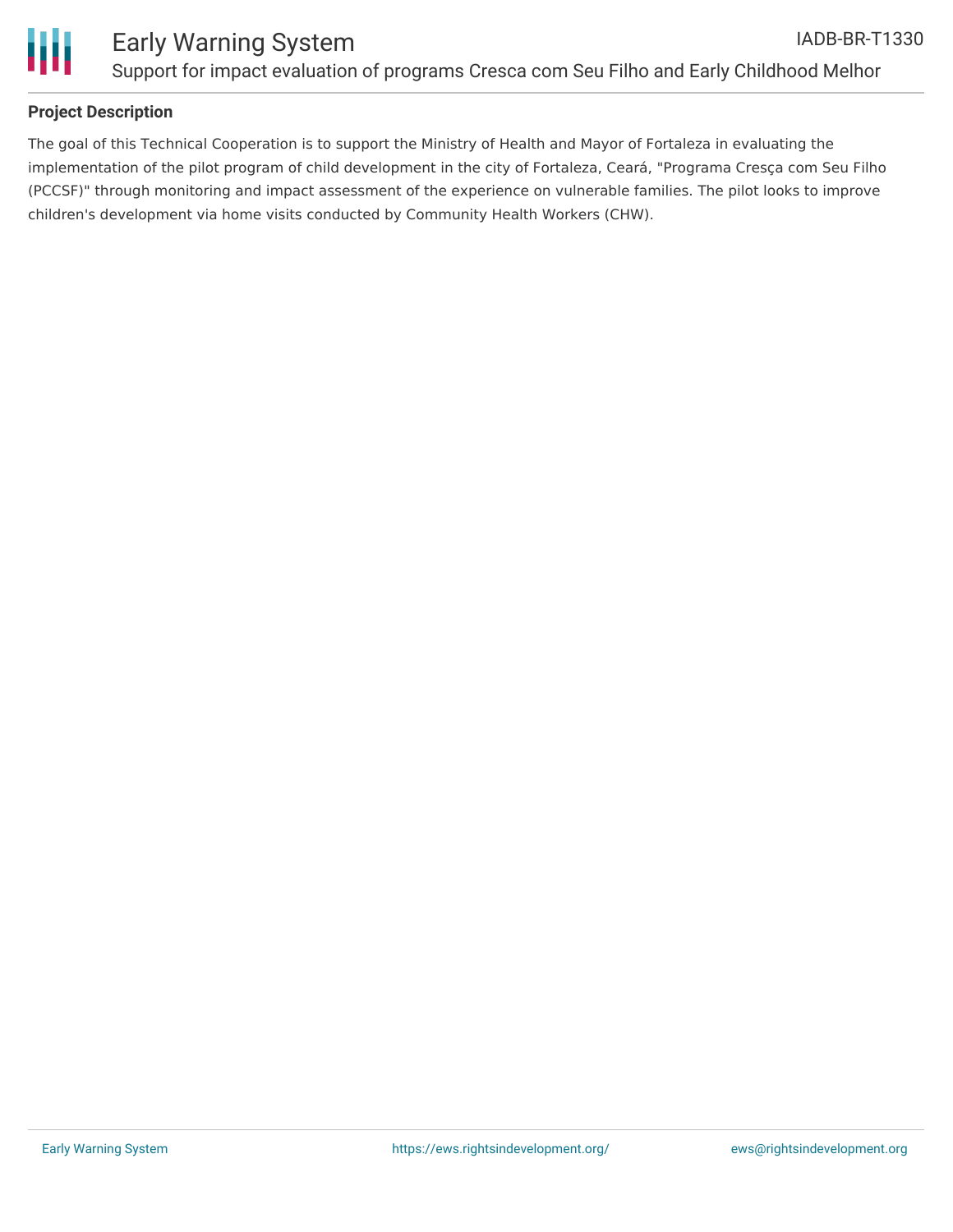

### **Investment Description**

• Inter-American Development Bank (IADB)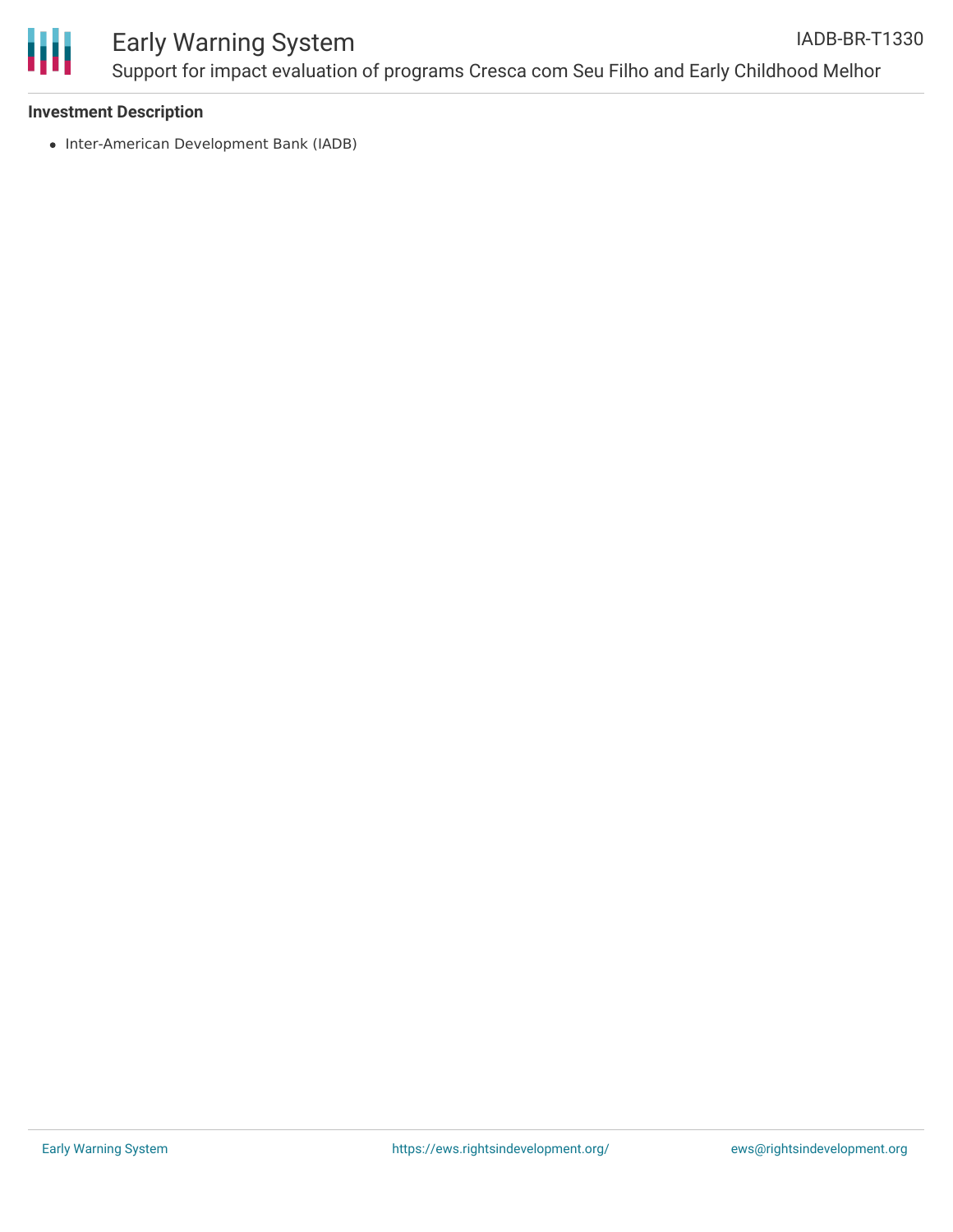

# **Contact Information**

ACCOUNTABILITY MECHANISM OF IDB/ IIC

The Independent Consultation and Investigation Mechanism (MICI) is the independent complaint mechanism and fact-finding body for people who have been or are likely to be adversely affected by an Inter-American Development Bank (IDB) or Inter-American Investment Corporation (IIC)-funded project. If you submit a complaint to MICI, they may assist you in addressing the problems you raised through a dispute-resolution process with those implementing the project and/or through an investigation to assess whether the IDB or IIC is following its own policies for preventing or mitigating harm to people or the environment. You can submit a complaint by sending an email to MICI@iadb.org. You can learn more about the MICI and how to file a complaint at http://www.iadb.org/en/mici/mici,1752.html (in English) or http://www.iadb.org/es/mici/mici,1752.html (Spanish).